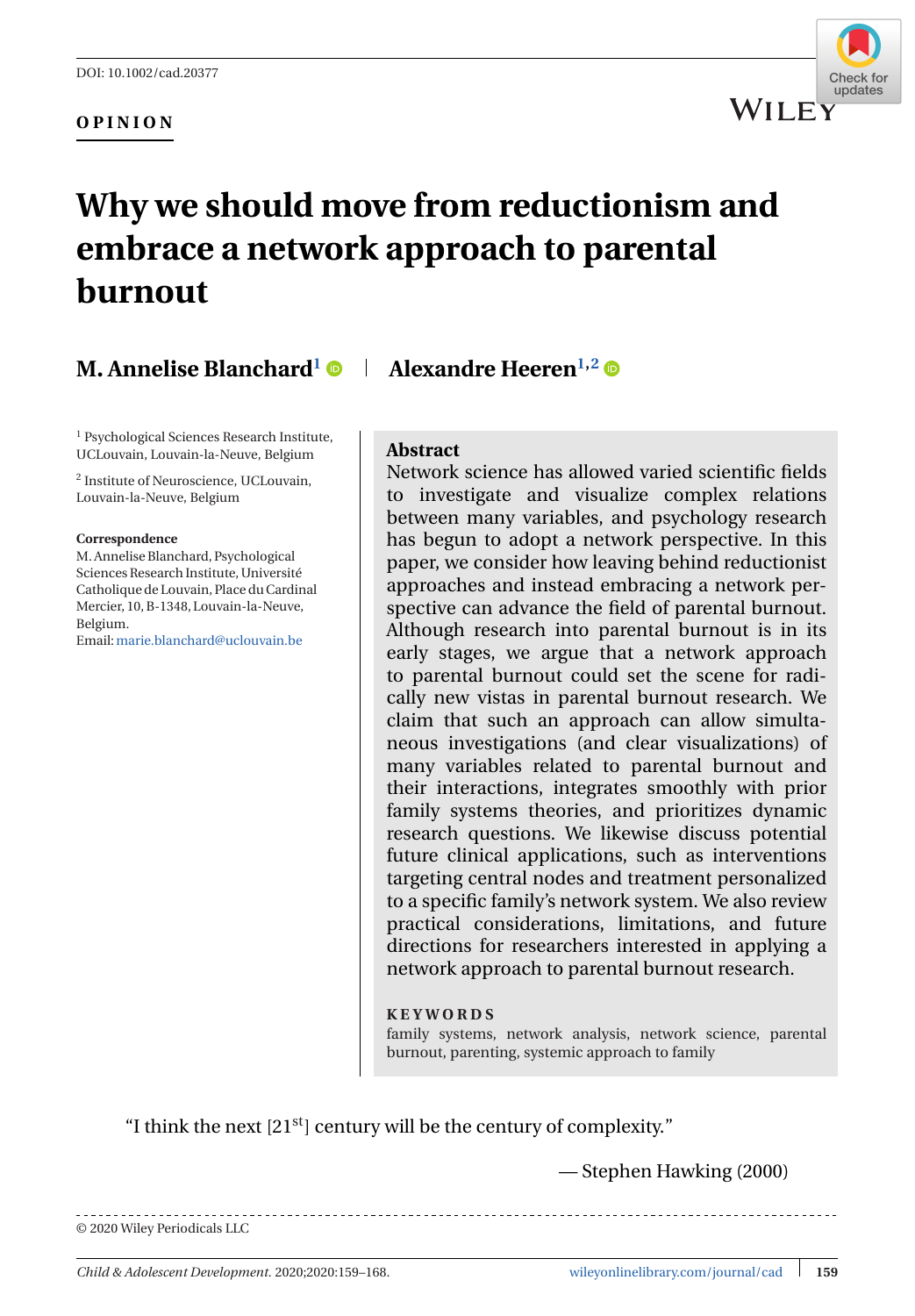<span id="page-1-0"></span>For decades, science has attempted to understand the world by boiling concepts down to their simplest components, such as searching for a singular biological element or straightforward model to account for complex psychological processes (Barabási, [2012,](#page-7-0) [2016\)](#page-7-0). Yet, this quest for reductionism has fallen short. Scientists from different fields have repeatedly discovered that complex systems work together to generate ecological, social, human, and biological processes, and that singular components or simple models cannot adequately explain these complex systems. There is now a move to map the world's complexities using a network approach, visualizing any system as a network to allow scientists to understand how a system's many components interact. This network takeover has only become possible in the last few decades, with growing computational power, and many fields have adopted this network science to map their systems of interest.

Clinical psychology research has started to embrace this perspective as well, conceptualizing psychological constructs as dynamic interacting networks of symptoms (for conceptual discussion, see Borsboom, [2017;](#page-7-0) Borsboom & Cramer, [2013;](#page-7-0) for systematic reviews, see Contreras, Nieto, Valiente, Espinosa, & Vazquez, [2019;](#page-8-0) Robinaugh, Hoekstra, Toner, & Borsboom, [2019\)](#page-9-0). In this approach, a network depicts a mental disorder, with symptoms represented as "nodes," and the associations between symptoms represented as edges connecting them (see Figure 1B). This allows researchers to observe many symptoms simultaneously and investigate how they interact together and (reciprocally) influence one another. Beyond mere symptoms, if researchers are interested in how symptoms interact with relevant contextual variables (e.g., environmental variables such as daily life stressors) or individual variables (such as self-beliefs, emotion regulation processes, or neurocognitive mechanisms), they can represent these as nodes in the network as well (for a discussion, see Jones, Heeren, & McNally, [2017;](#page-8-0) for recent empirical examples, see Bernstein, Heeren, & McNally, [2020;](#page-7-0) Heeren, Bernstein, & McNally, [2020;](#page-8-0) Kraft et al., [2019;](#page-8-0) Weiss, Contractor, Raudales, Greene, & Short, [2020\)](#page-9-0). Adopting a network approach has theoretical implications for how we understand mental disorders. In a traditional latent model (see Figure 1A), mental disorders are viewed as latent (or underlying) variables that cause their symptoms (Borsboom, [2008\)](#page-7-0). For example, the entity of "depression" would



**FIGURE 1** Comparing latent versus network approaches to mental disorders. Panel A: When representing a mental disorder from a traditional latent approach, the mental disorder is conceptualized as a latent variable that causes all of it symptoms, and the symptoms usually do not influence each other. Panel B: When representing a mental disorder from a network approach, the mental disorder is a network made up of its symptoms: each symptom is a node, and the associations between symptoms are represented as edges (lines). In this representation, the edges are directed, with an arrow signifying the direction of influence between nodes. Inspired from "Commentary: A Network Theory of Mental Disorders," by P. J. Jones, A. Heeren, & R. McNally, 2017, *Frontiers in Psychology, 8*, p. 2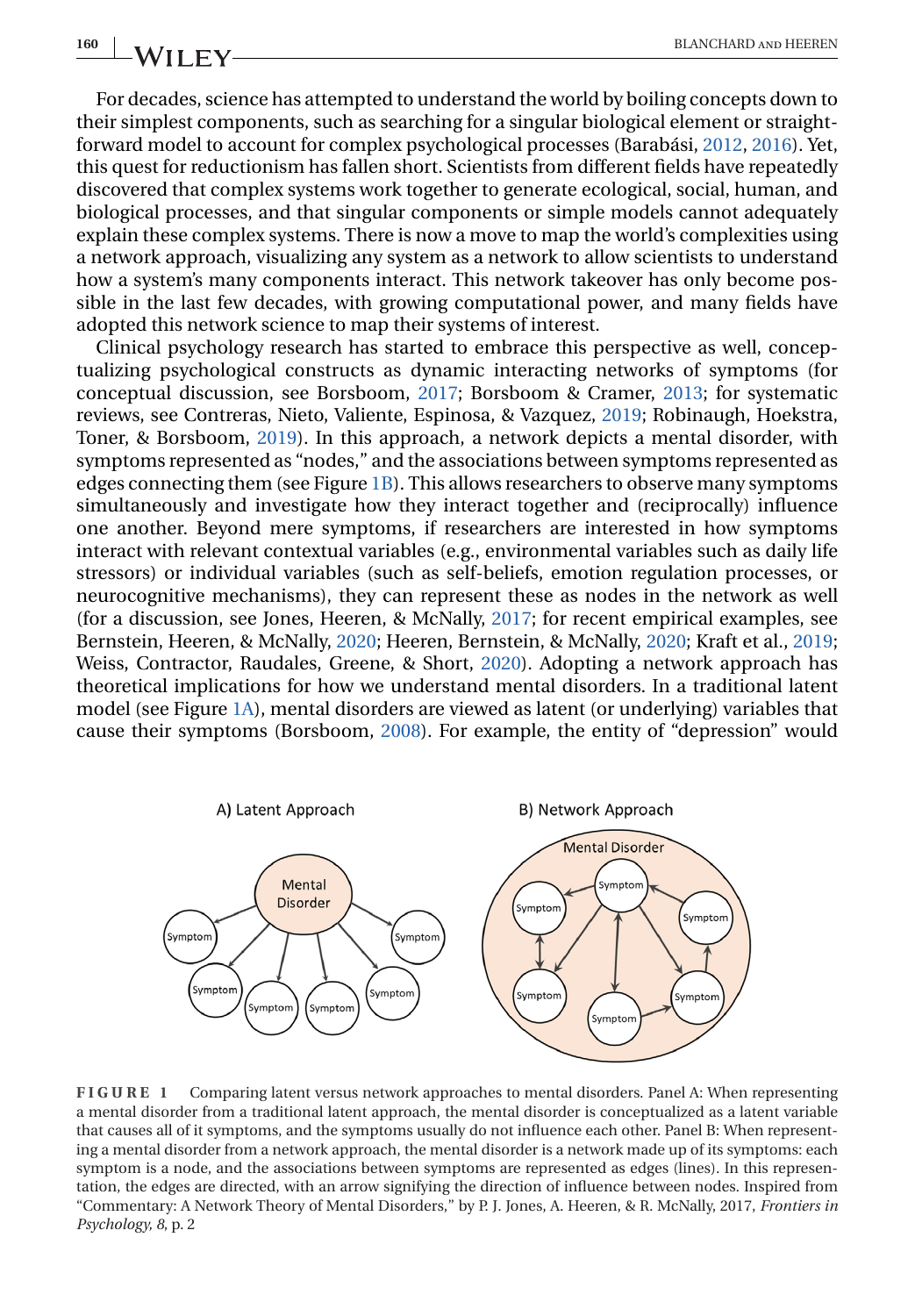cause fatigue, sleep problems, loss of interest, and other symptoms, and these symptoms would not influence one another (Borsboom & Cramer, [2013;](#page-7-0) Schmittmann et al., [2013\)](#page-9-0). Indeed, when statistically modeling the relationship between a hypothesized latent variable and a set of its indicators, it is mathematically assumed that the observable indicators cannot be directly related—a phenomenon called the assumption of local/conditional independence (for further discussion and mathematical details, see Borsboom, [2008;](#page-7-0) Holland & Rosenbaum, [1986;](#page-8-0) Junker & Sijtsma, [2001;](#page-8-0) but see Bringmann & Eronen, [2018](#page-7-0) for a discussion on the blurred boundaries between latent and network models). However, in most cases, psychopathology symptoms not only interact (i.e., sleep problems leading to fatigue), but their interactions could be crucial to understanding how the disorder develops and maintains (e.g., if fatigue leads to depressed mood and loss of interest, which then lead to more sleep problems, this would be a feedback loop maintaining these symptoms; Borsboom & Cramer, [2013\)](#page-7-0). A network approach embraces these complex dynamics of mental disorders by focusing on symptoms and their interactions, allowing researchers to visualize all symptom interactions at once. For a visual contrast between a traditional latent approach and a network approach, see Figure [1.](#page-1-0)

Capitalizing on tools developed in network science, researchers can also identify the central nodes (or most essential components) that drive a network system: central nodes are closely connected to the entire network, $<sup>1</sup>$  and so can more easily influence other nodes</sup> (Borgatti, [2005;](#page-7-0) McNally, [2016;](#page-9-0) Opsahl, Agneessens, & Skvoretz, [2010\)](#page-9-0). In psychopathology networks, this can have clinical implications. Treating a highly central node (such as through a targeted intervention) could beneficially cascade through the psychopathology network system, dampening the activation of other nodes (Fried et al., [2017;](#page-8-0) McNally, [2016\)](#page-9-0). Yet, this conjecture rests on the assumption that one can deactivate a network's nodes in a specific, isolated fashion. It is possible that such specific targeting may be very difficult to achieve in practice (i.e., while aiming to target a given node, several nodes might be directly affected at once, not just the node of interest; for a discussion, see Valente, [2012\)](#page-9-0). Nonetheless, a network approach invites promising new paradigms for clinical practice and treatment.

Network science can thus contribute to many fields, especially those that conceptualize their subject as a network without coordinated statistical tools; one key example involves family studies. The commonly termed "systemic" approach (e.g., Jackson, [1965;](#page-8-0) Minuchin, [1974;](#page-9-0) for an overview, see Dallos & Draper, [2010\)](#page-8-0) has theoretically prevailed for years in family research and therapy. This approach holds that to understand an individual's cognitions and behaviors also requires understanding the individual as embedded within a context and examining how that individual affects and responds to others in their family system (e.g., Bavelas & Segal, [1982;](#page-7-0) Watzlawick, Bavelas, & Jackson, [1967\)](#page-9-0). However, although psychological theory and therapy (e.g., Sydow, Retzlaff, Beher, Haun, & Schweitzer, [2013\)](#page-9-0) have approached family processes as a dynamic network system (e.g., Bavelas & Segal, [1982;](#page-7-0) Watzlawick et al., [1967\)](#page-9-0), the ability to perform analogous statistical analyses remained limited. With the recent intense development in network science, though, there now exists both the computational capability and the mathematical tools to study the family as an actual dynamic network system.

<sup>&</sup>lt;sup>1</sup> There are a number of ways to define a node's centrality. The most common centrality indices for psychology research include *strength* (i.e., the sum of the absolute edge weights that connect to that specific node), *expected influence* (similar but takes the positive or negative valence of the edge into account instead of the absolute value), *closeness* (i.e., captures the average distance of a node from all other nodes in the network, and is computed from the inverse of the weighted sum of shortest path lengths connecting a specific node to all other nodes in the network), and *betweenness* (i.e., the number of times a node lies on the shortest path connecting two other nodes). For more information on centrality measures, see Bringmann et al. [\(2019\)](#page-7-0), McNally [\(2016\)](#page-9-0) and Opsahl, Agneessens, and Skvoretz [\(2010\)](#page-9-0).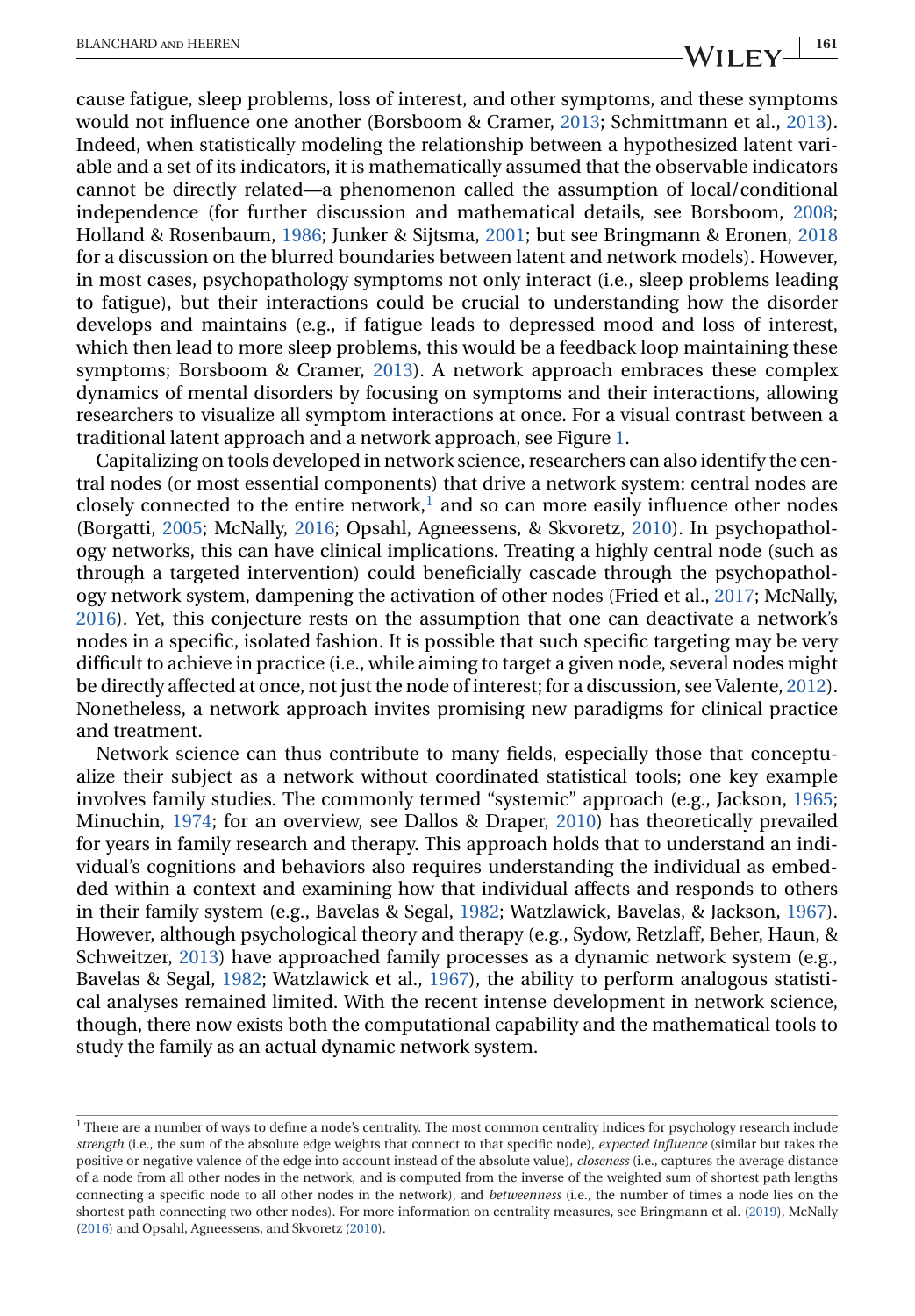Parental burnout is a prime candidate to represent and investigate using a network approach, as parental burnout is inextricable from its family system. Parental burnout involves emotional exhaustion, emotional distance from one's children, feeling fed up as a parent, and a sense of contrast with the previous ideal parental self (Roskam, Brianda, & Mikolajczak, [2018;](#page-9-0) for more in-depth details, see Mikolajczak & Roskam, [2020\)](#page-9-0). The current research framework posits that parental burnout occurs when parents chronically lack the parenting resources needed to cope with their specific parenting-related stressors (Mikolajczak & Roskam, [2018\)](#page-9-0). What resources parents can access vary: from adequate financial resources to emotional resources, including social support, a cooperative co-parent, and sufficient leisure time (Mikolajczak, Raes, Avalosse, & Roskam, [2018\)](#page-9-0). Parenting stressors can include anything from having multiple very young children, striving to be a perfect parent, or living with family disorganization (Mikolajczak et al., [2018\)](#page-9-0). The particularities of each family and each parent combine to form their specific parenting risks and resources (which can vary culturally; Mikolajczak & Roskam, [2018\)](#page-9-0), and so by its very nature, parental burnout cannot be separated from its specific family context.

On a conceptual level, a network approach to parental burnout prioritizes the view that parental burnout emerges through the interactions of its constitutive elements (Schmittmann et al., [2013\)](#page-9-0). This view dovetails with the foremost theoretical framework to explain parental burnout, which specifically emphasizes that a variety of family-specific factors (categorized as either "risks" or "resources," as mentioned above) combine over time and eventually result in a full-blown episode of parental burnout (Mikolajczak & Roskam, [2018\)](#page-9-0). Current research therefore frames the development and persistence of parental burnout as an accumulation of stressors without adequate resources to compensate, and thus rooted in the parent's immediate and extended context (e.g., their relationship with their spouse, their support network, their personality, their ability to regulate emotions and stress, the needs of their children, their financial situation). Therefore, a network model suits this theoretical framework of parental burnout exceptionally well, since network theory similarly posits that parental burnout arises through the interactions of its constitutive components (e.g., symptoms, family context, and external support). Moreover, although research into parental burnout is still in early stages (starting in earnest with Roskam, Raes, & Mikolajczak, [2017\)](#page-9-0), most research currently available assesses parental burnout as a unified latent construct. This loses valuable information by collapsing the different features of parental burnout into one sum score and ignoring any possibility that these distinct features could interact with the family system in different ways. Interestingly, practitioners know from experience that the different components of parental burnout interact with one another (e.g., the frequency of experiencing emotional exhaustion may increase the frequency of emotional distance, and vice versa; the frequency of feeling inefficient as a parent may foster emotional distance, and vice versa).

Not surprisingly, the only network analysis of parental burnout thus far published (Blanchard, Roskam, Mikolajczak, & Heeren, [2020\)](#page-7-0) supports this idea: the features of parental burnout do interact in different ways with family-related variables. In this large crosssectional network analysis ( $n = 1551$ ), the authors (Blanchard et al., [2020\)](#page-7-0) investigated the interactions between the three components of the parental burnout inventory (distance, exhaustion, and parental inefficacy; Roskam et al., [2017\)](#page-9-0), as well as marital problems (specifically conflicts and estrangement) and child maltreatment (precisely neglect and violence). The study found that emotional distance was highly central, meaning it emerged as the most influential node in the network system. In particular, emotional distance was strongly connected with the other parental burnout features, but also with neglectful and violent behaviors toward children. These observations propose emotional distance as a key variable that maintains parental burnout within the family system, and that specifically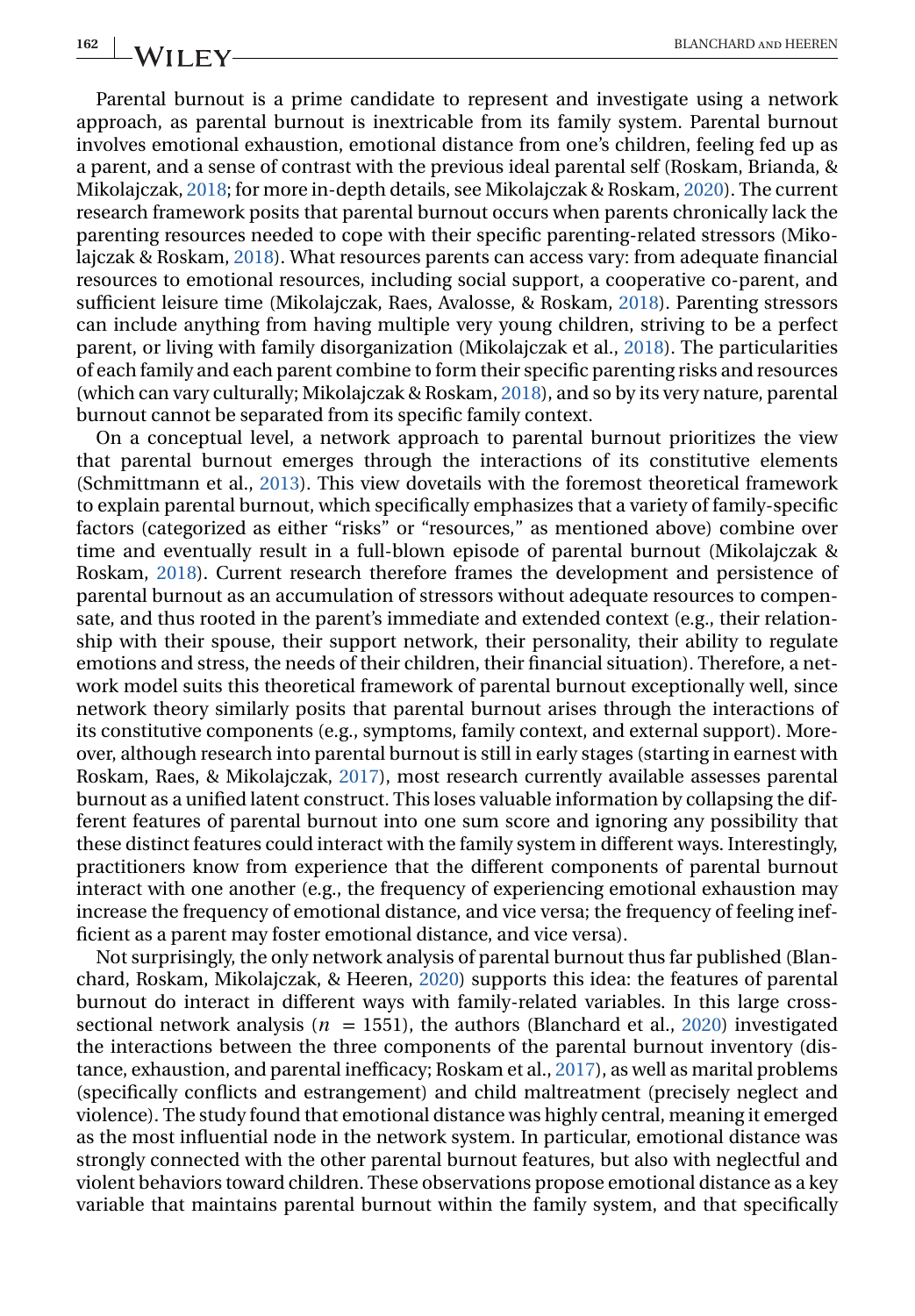seems tied to many of the negative consequences toward the children. In brief, this study demonstrates how a network approach can pinpoint which features of parental burnout interact with the detrimental consequences for the family system, while also generating hypotheses for how parental burnout might develop and persist.

This network study demonstrated the usefulness of investigating parental burnout within its family context and focusing on its components, but to confirm and further investigate how parental burnout operates within a family system requires investigating the temporal relationships between variables. Temporal networks can be used to assess and visualize how parental burnout components evolve over time within their family system. These networks include directed edges (i.e., connections between nodes where the direction of temporal influence is marked with an arrow; for an illustration, see Figure [1B\)](#page-1-0), thus illustrating how variables impact each other over time, mapping one-way or reciprocal influences as well as multi-component feedback loops (Bringmann et al., [2013\)](#page-8-0). Temporal networks have previously been used to investigate, among other things, direct and indirect connections between depression symptoms (Bringmann, Lemmens, Huibers, Borsboom, & Tuerlinckx, [2015\)](#page-7-0); to investigate the role daily stress plays in the frequency and persistence of psychotic experiences (Klippel et al., [2018\)](#page-8-0); to examine how startle response, avoidance, blame, and negative emotions influence PTSD symptomatology at the next timepoint (Greene, Gelkopf, Epskamp, & Fried, [2018\)](#page-8-0); and to disentangle how fatigue, loneliness, passive social media use, and depressive symptoms temporally influence one another (Aalbers, McNally, Heeren, de Wit, & Fried, [2018\)](#page-7-0).

Estimating temporal networks requires intensive time-series data such as experience sampling measurements (ESM), which involves assessing relevant variables once or multiple times a day over a long period of time (Palmier-Claus et al., 2011). This type of dense time-series data would be particularly relevant when studying parenting, since the subjective experience of parenting may frequently change due to shifts in parents' and children's behavior and changing contextual factors. Time-series data also suits investigations into parental burnout, which is theorized to develop through a chronic imbalance between parenting risks and resources, worsening with time (Mikolajczak & Roskam, [2018\)](#page-9-0). Therefore, a network approach invites systemic questions about parental burnout: What are the central components in a time-lagged parental burnout network? What are the key feedback loops? Which family-related variables influence which parental burnout features, and vice versa? All of which distills into the fundamental dynamic questions: Why and how does parental burnout develop and persist?

A network perspective also offers intriguing opportunities to incorporate within clinical practice. For example, central nodes have been empirically linked with the prognosis of eating disorders (Elliott, Jones, & Schmidt, [2019\)](#page-8-0) and post-traumatic stress disorder (Papini, Rubin, Telch, Smits, & Hien, [2020\)](#page-9-0). The mathematical notion of preferential attachment also supports that central nodes are key to how a network develops, positing that newly activated nodes connect to highly connected nodes first (Barabási & Albert, [1999\)](#page-7-0). Since central nodes are closely connected with many other nodes, researchers have theorized that turning off a central node (such as through a targeted intervention) could lead to a beneficial cascade, deactivating nodes throughout the entire network (McNally, [2016\)](#page-9-0). Unfortunately, no experimental manipulations have yet tested this hypothesis (Robinaugh et al., [2019\)](#page-9-0). Moreover, psychometricians advise caution when interpreting centrality metrics (Bringmann et al., [2019\)](#page-7-0), but the clinical relevance of central nodes remains an intriguing topic for future research. To give an example relevant to parental burnout, if future research confirms that emotional distance is central to parental burnout networks, then clinicians could aim to specifically reduce parents' emotional distance toward their children, potentially through mental imagery exercises such as imagery rescripting (Blackwell,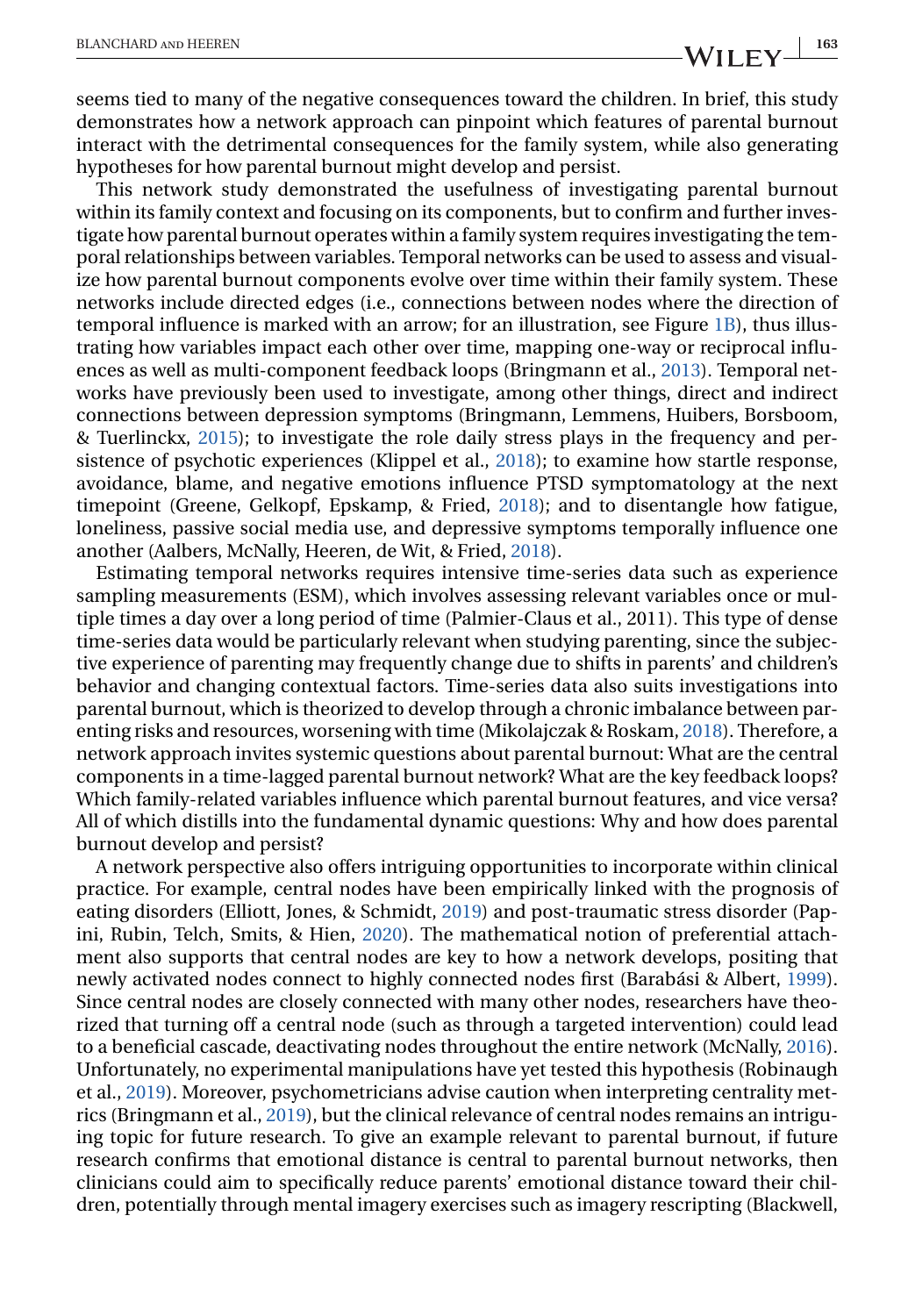[2019;](#page-7-0) Holmes & Mathews, [2010\)](#page-8-0). Since we found that emotional distance was strongly connected to the other parental burnout features as well as child maltreatment (Blanchard et al., [2020\)](#page-7-0), this targeted intervention should diminish these variables as well.

Another promising clinical tool is idiographic networks, which are temporal networks generated from ESM data for just one person, allowing both the patient and the therapist a visual, personalized window into the patient's daily experiences (Epskamp et al., [2018;](#page-8-0) for applied examples, see Bak, Drukker, Hasmi, & Van Jim, [2016;](#page-7-0) David, Marshall, Evanovich, & Mumma, [2018\)](#page-8-0). Thus, these personalized networks offer the potential to guide clinical practice by highlighting nodes that are central to that individual's network, as well as personalized clinical pathways that could be pursued during treatment (Epskamp et al., [2018\)](#page-8-0). Although widespread adoption of personalized symptom networks in therapy is not immediately applicable, as they still require additional clinical validation and methodological refinements (Wichers, Wigman, Bringmann, & de Jonge, [2017\)](#page-9-0), they offer great promise for the near future and are already the subject of serious research interest (Epskamp et al., [2018;](#page-8-0) Lydon-Staley, Barnett, Satterthwaite, & Bassett, [2019;](#page-9-0) for an extended discussion of the clinical implications of such an individualized network approach, see David et al., [2018\)](#page-8-0). We further foresee the development of individualized family network modeling, where a family records their feelings and behaviors over a period of time to generate a visual representation of their family dynamics. There currently exist advanced methods (using similar estimation techniques to network analyses) to examine emotion dynamics in pairs of people (Bringmann, Ferrer, Hamaker, Borsboom, & Tuerlinckx, [2018\)](#page-7-0). Integrating these methods with network analyses and extending them to multiple people (e.g., a family) is a forthcoming possibility. We also anticipate the option of not only modeling one individual's network within their family context, but also modeling each individual within a family as well as modeling the interactions between family members, by layering individualized networks within a family network (Guloksuz, Pries, & Van Os, [2017;](#page-8-0) potential statistical tools include multiplex models; Shang, [2015\)](#page-9-0). Individualized family networks would grant families and clinicians personalized insight into how their family system operates. This possibility would be helpful not only in informing parental burnout treatment but also more broadly in informing family systems theory and its applications in therapy.

Moreover, as noted by Borsboom and Cramer [\(2013\)](#page-7-0), techniques from the study of sudden transitions in ecosystems (Hirota, Holmgren, Nes, & Scheffer, [2011\)](#page-8-0) may also help identify when a temporal network is on the brink of tipping into a disordered state or returning to a mentally healthy one (for an example with depression, see van de Leemput et al., [2014\)](#page-9-0). One may thus envision adopting such techniques to identify when a family system is about to transition into a disordered state (e.g., parental burnout) or return to a healthy one, which could refine our understanding of resilience, recovery, and prevention on a familywide level.

Many of these clinical implications require additional research and validation before they can be implemented. Therefore, we now outline some *essential practical* considerations and further resources for researchers who wish to conduct these further network analyses. The most straightforward way to investigate parental burnout and family variables from a network perspective is using cross-sectional data, such as from questionnaires. Cross-sectional networks are suited to examining many variables and their interactions at once, as well as identifying patterns or communities in the data (Guloksuz et al., [2017\)](#page-8-0): they generate hypotheses that can be further investigated in temporal networks. These networks are usually built from a bivariate or partial correlation matrix; since these can include spurious relationships between nodes (represented as edges in the network), these networks are typically regularized to minimize false positive edges and yield a sparse network (Epskamp & Fried, [2018\)](#page-8-0). Network analyses can be applied to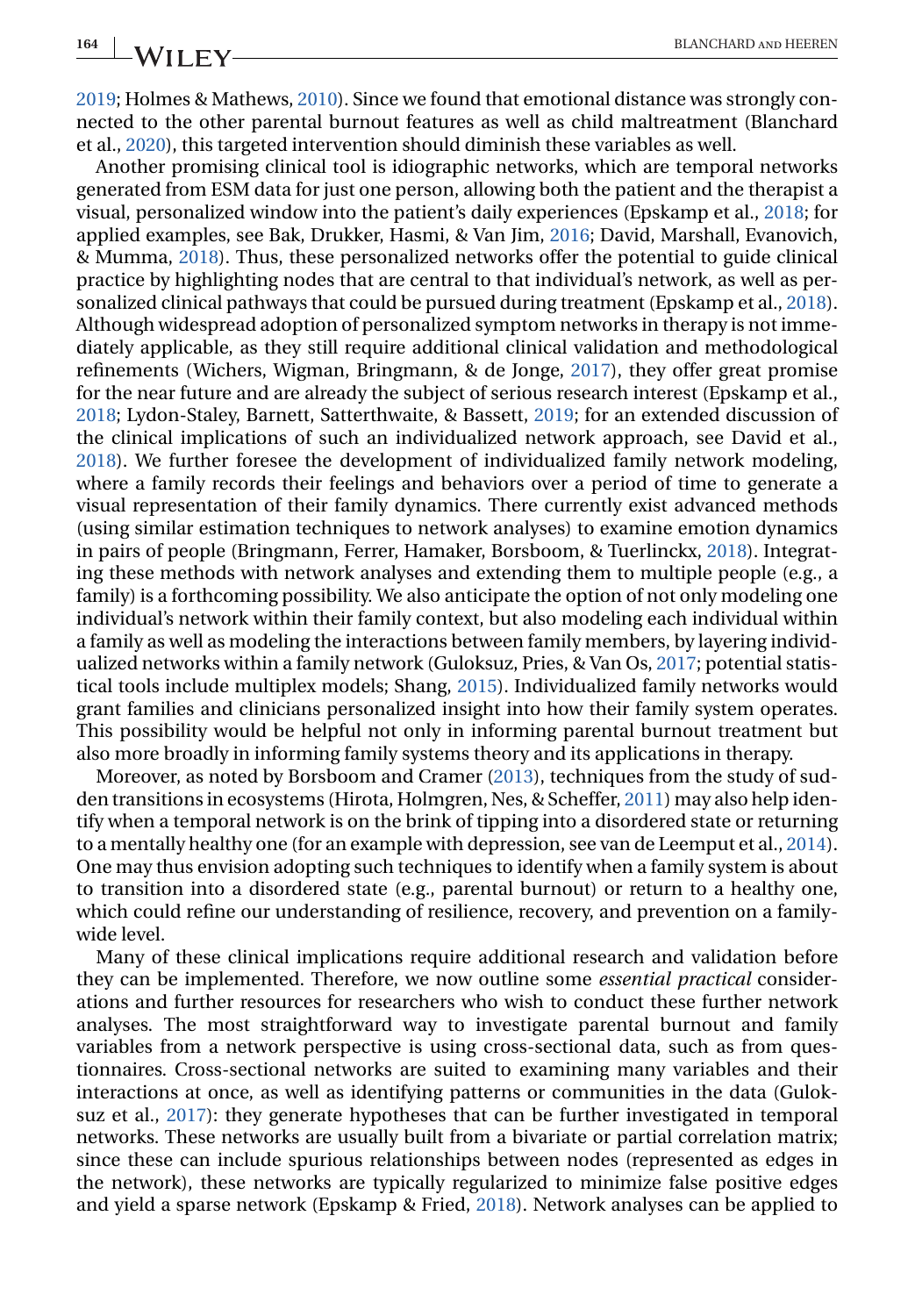binary, ordinal, or continuous data (although the data might need to be transformed or alternate models used; for details, see Epskamp & Fried, [2018\)](#page-8-0). It is important to note that cross-sectional networks require many participants; power analyses are still rudimentary for network analyses (Epskamp et al., [2018\)](#page-8-0), but many researchers follow the rule of thumb from SEM to include at least 10 participants per parameter (Schreiber, Nora, Stage, Barlow, & King, [2006\)](#page-9-0), meaning minimum a few hundred participants. Methods to gauge the robustness of network analyses do exist, however. Bootstrapping methods, for example, are typically used to estimate the stability of edge weights and centrality indices (for a tutorial, see Epskamp, Borsboom, & Fried, [2018\)](#page-8-0). Throughout the field of psychology, few replications of network studies have been conducted, so information is still lacking on the replicability and accuracy of network analyses. Thus, we urge researchers (including those conducting network analyses on parental burnout) to replicate network analyses, both by cross-validating within samples and by conducting identical analyses in different samples.

Temporal network analyses, for their part, require intensive time-series data (collected through methods such as ESM). Temporal network analyses therefore inherit the complexities of ESM data collection (Palmier-Claus et al., [2011\)](#page-9-0). Examples of these complexities include determining the optimal distance between timepoints for the measured variables, constructing brief ESM items to accurately measure the desired variable in daily life with sufficient variability in participants' responses, and assessing the validity of the ESM items and determining whether (and how) these items should be combined in analyses. Different models exist to estimate temporal network analyses (for an overview, see Jordan, Winer, & Salem, [2020\)](#page-8-0), with the most common relying on multilevel vector autoregressive models (mlVAR; Bringmann et al., [2013\)](#page-8-0), although new models to better handle the assumptions of temporal networks are continually being developed (e.g., Haslbeck, Bringmann, & Waldorp, [2020\)](#page-8-0). Temporal networks do not necessarily require large numbers of participants (particularly if the goal is to estimate an idiographic network), but they do require many timepoints. There are currently no standard methods to conduct power analyses for temporal networks (Jordan et al., [2020\)](#page-8-0). However, an open-source simulation application was recently developed to help researchers estimate the number of timepoints their models require (Lafit et al., [2020\)](#page-8-0). Only some temporal models include methods to assess their robustness (e.g., there are currently no bootstrapping routines developed for multilevel models; Jordan et al., [2020\)](#page-8-0), and there are currently very few replications. We hope that additional replications and methods to assess model accuracy and robustness will be forthcoming.

In conclusion, a network approach to parental burnout focuses on the features of parental burnout as embedded within a specific family system and encourages dynamic investigations using intensive time-series data. Reducing parental burnout to one isolated syndrome—as done by most current analyses—does not fit the theoretical framework of parental burnout, largely ignores the specific family system, and neglects how parental burnout features interact with contextual family factors. We therefore urge researchers (and, with the gradual clinical applications of networks, practitioners) to adopt a network approach to parental burnout, particularly when their research question involves the family context or the specific, interactive, or reciprocal influences of the different features of parental burnout. We believe that this perspective can lead to more nuanced insights regarding how parental burnout affects the entire family, with all its contextual specificities. Although adopting a network approach can involve learning new analysis techniques, numerous resources exist to introduce and explain the concepts and analyses of network analyses, from simple online applications and open software (see [http:](http://psychosystems.org/software/) [//psychosystems.org/software/\)](http://psychosystems.org/software/) to R code tutorials (e.g., Epskamp et al., [2018;](#page-8-0) Epskamp & Fried, [2018;](#page-8-0) Jones, Mair, & McNally, [2018\)](#page-8-0). Hopefully, with continuing research on how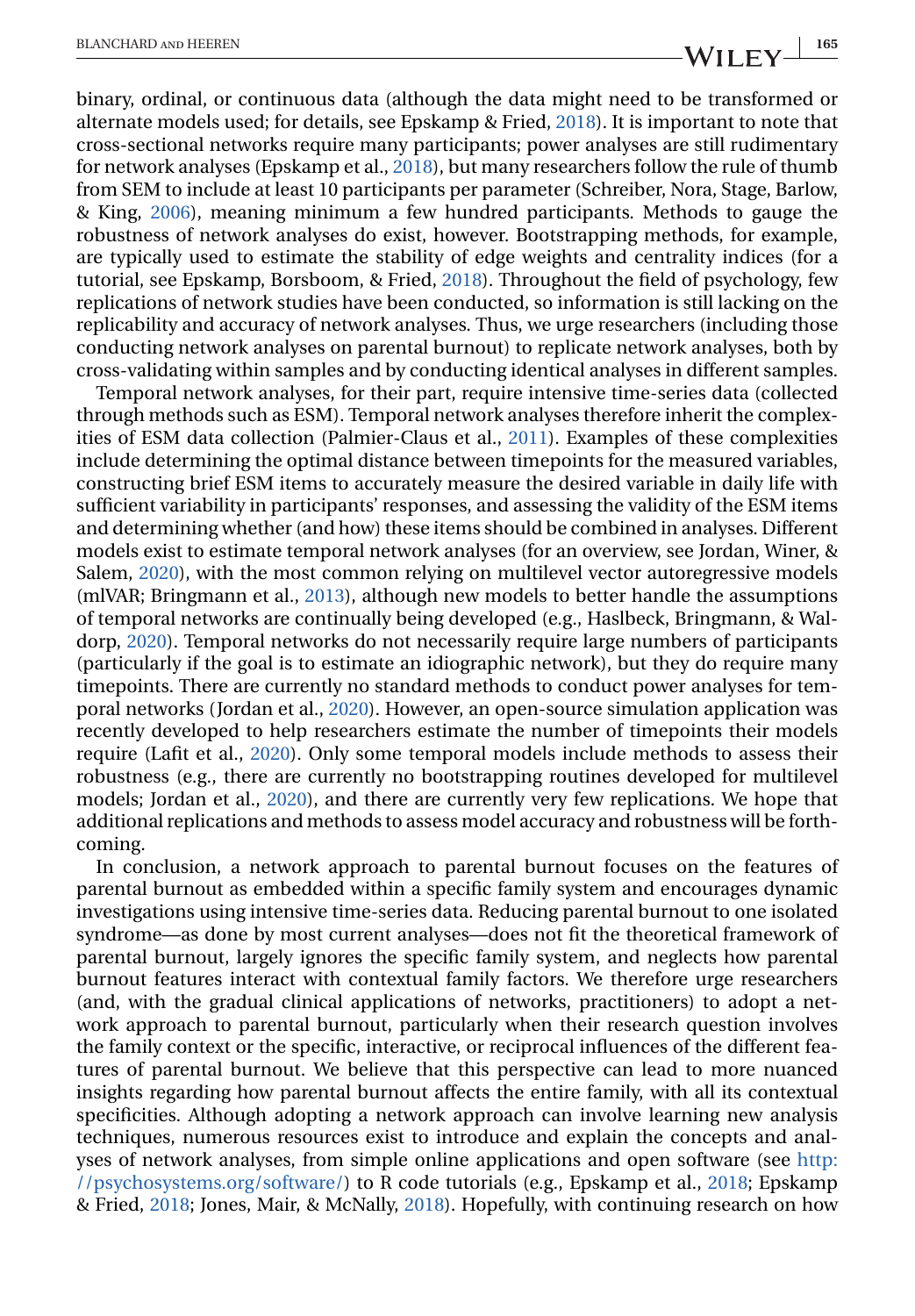# <span id="page-7-0"></span>**166 BLANCHARD AND HEEREN**

network analyses can inform psychological treatment and targeted network interventions, intuitive tools and clear guides for practitioners will also be freely developed and widely disseminated.

# **ACKNOWLEDGMENTS**

Both authors were supported by a Coordinated Research Grant ("BParent") from the French Community of Belgium (ARC Grant no. 19/24-100), as well as by the FRS-FNRS Belgian National Science Foundation (Prof. Alexandre Heeren as a Research Associate, M. Annelise Blanchard as a Research Fellow). These funds did not exert any influence or censorship of any kind on the present work.

# **CONFLICT OF INTEREST**

The authors declare no conflict of interest.

## **ORCID**

*M. Annelise Blanchard* <https://orcid.org/0000-0002-9605-7022> *Alexandre Heeren* **I** <https://orcid.org/0000-0003-0553-6149>

# **REFERENCES**

- Aalbers, G., McNally, R. J., Heeren, A., de Wit, S., & Fried, E. I. (2018). Social media and depression symptoms: A network perspective. *Journal of Experimental Psychology: General*, *148*(8), 1454–1462. [https://doi.org/10.1037/](https://doi.org/10.1037/xge0000528) [xge0000528](https://doi.org/10.1037/xge0000528)
- Bak, M., Drukker, M., Hasmi, L., & Van Jim, O. S. (2016). An n = 1 clinical network analysis of symptoms and treatment in psychosis. *PLoS ONE*, *11*(9), 1–15. <https://doi.org/10.1371/journal.pone.0162811>
- Barabási, A. L. (2012). The network takeover. *Nature Physics*, *8*(1), 14–16. <https://doi.org/10.1038/nphys2188>
- Barabási, A. L. (2016). *Network science*. Cambridge: Cambridge university press. Retrieved from [http://](http://networksciencebook.com/) [networksciencebook.com/](http://networksciencebook.com/)
- Barabási, A. L., & Albert, R. (1999). Emergence of scaling in random networks. *Science*, *286*, 509–512.
- Bavelas, J. B., & Segal, L. (1982). Family systems theory: Background and implications. *Journal of Communication*, *32*(3), 99–107.
- Bernstein, E. E., Heeren, A., & McNally, R. J. (2020). A network approach to understanding the emotion regulation benefits of aerobic exercise. *Cognitive Therapy and Research*, *44*(1), 52–60. [https://doi.org/10.1007/s10608-](https://doi.org/10.1007/s10608-019-10039-6) [019-10039-6](https://doi.org/10.1007/s10608-019-10039-6)
- Blackwell, S. E. (2019). Mental imagery: From basic research to clinical practice. *Journal of Psychotherapy Integration*, *29*(3), 235–247. <https://doi.org/10.1037/int0000108>
- Blanchard, M. A., Roskam, I., Mikolajczak, M., & Heeren, A. (2020). *A network approach to parental burnout*. [https:](https://doi.org/10.31234/osf.io/swqfz) [//doi.org/10.31234/osf.io/swqfz](https://doi.org/10.31234/osf.io/swqfz)
- Borgatti, S. P. (2005). Centrality and network flow. *Social Networks*, *27*(1), 55–71. [https://doi.org/10.1016/j.socnet.](https://doi.org/10.1016/j.socnet.2004.11.008) [2004.11.008](https://doi.org/10.1016/j.socnet.2004.11.008)
- Borsboom, D. (2008). Latent variable theory. *Measurement: Interdisciplinary Research and Perspective*, *6*(1-2), 25– 53. <https://doi.org/10.1080/15366360802035497>
- Borsboom, D. (2017). A network theory of mental disorders. *World Psychiatry*, *16*(1), 5–13. [https://doi.org/10.](https://doi.org/10.1002/wps.20375) [1002/wps.20375](https://doi.org/10.1002/wps.20375)
- Borsboom, D., & Cramer, O. J. (2013). Network analysis: An integrative approach to the structure of psychopathology. *Annual Review of Clinical Psychology*, *9*, 91–121. <https://doi.org/10.1146/annurev-clinpsy-050212-185608>
- Bringmann, L. F., Elmer, T., Epskamp, S., Krause, R. W., Schoch, D., Wichers, M., … Snippe, E. (2019). What do centrality measures measure in psychological networks? *Journal of Abnormal Psychology*, *128*(8), 892–903. https://doi.org/10.1037/abn0000446
- Bringmann, L. F., & Eronen, M. I. (2018). Don't blame the model: Reconsidering the network approach to psychopathology. *Psychological Review*, *125*(4), 606–615. <https://doi.org/10.1037/rev0000108>
- Bringmann, L. F., Ferrer, E., Hamaker, E. L., Borsboom, D., & Tuerlinckx, F. (2018). Modeling nonstationary emotion dynamics in dyads using a time-varying vector-autoregressive model. *Multivariate Behavioral Research*, *53*(3), 293–314. <https://doi.org/10.1080/00273171.2018.1439722>
- Bringmann, L. F., Lemmens, L. H. J. M., Huibers, M. J. H., Borsboom, D., & Tuerlinckx, F. (2015). Revealing the dynamic network structure of the Beck Depression Inventory-II. *Psychological Medicine*, *45*(4), 747–757. [https:](https://doi.org/10.1017/S0033291714001809) [//doi.org/10.1017/S0033291714001809](https://doi.org/10.1017/S0033291714001809)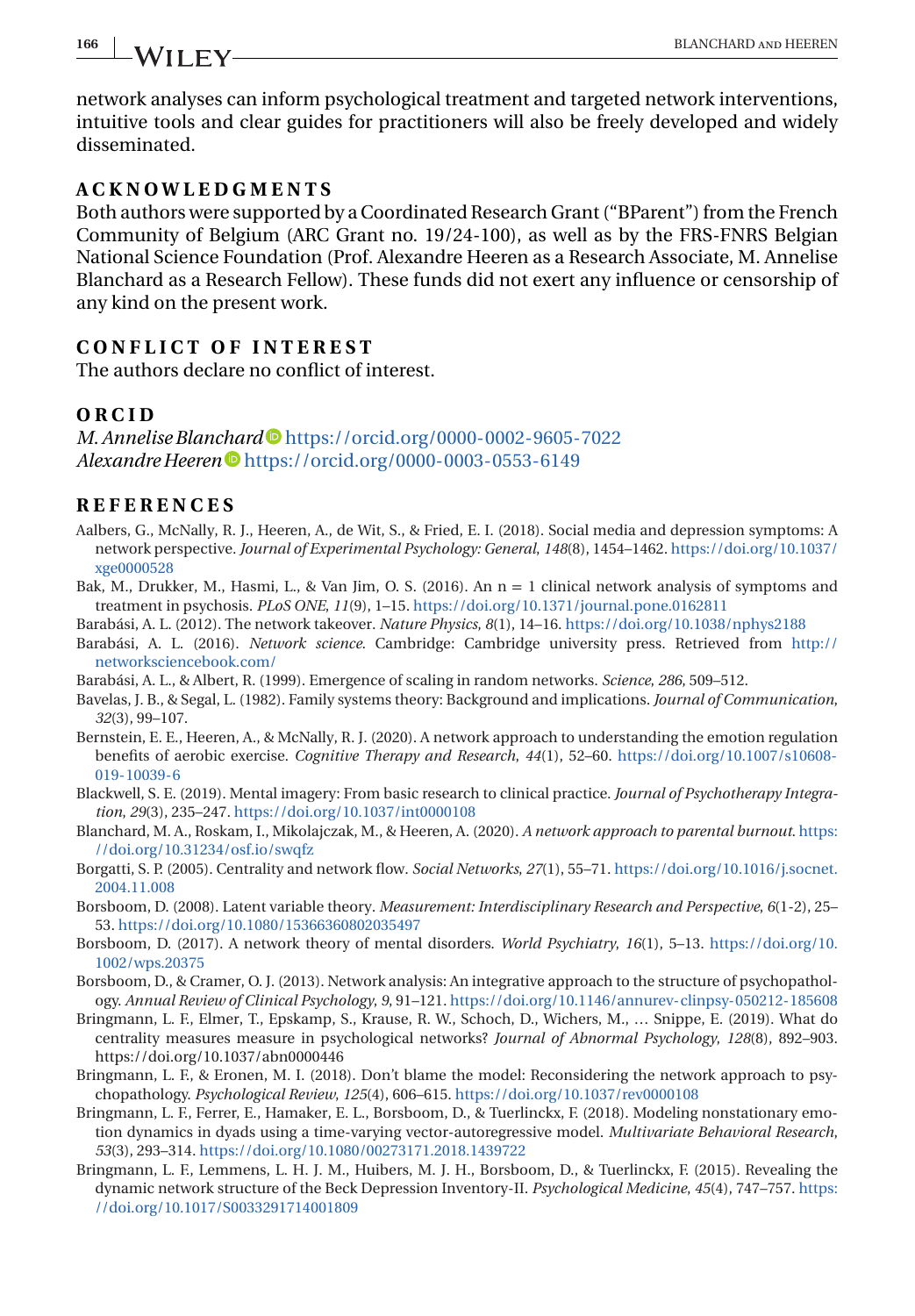- <span id="page-8-0"></span>Bringmann, L. F., Vissers, N., Wichers, M., Geschwind, N., Kuppens, P., Peeters, F., … Tuerlinckx, F. (2013). A network approach to psychopathology: New insights into clinical longitudinal data. *PLoS ONE*, *8*(4), e96588. <https://doi.org/10.1371/journal.pone.0060188>
- Contreras, A., Nieto, I., Valiente, C., Espinosa, R., & Vazquez, C. (2019). The study of psychopathology from the network analysis perspective: A systematic review. *Psychotherapy and Psychosomatics*, *88*(2), 71–83. [https://](https://doi.org/10.1159/000497425) [doi.org/10.1159/000497425](https://doi.org/10.1159/000497425)
- Dallos, R., & Draper, R. (2010). *An introduction to family therapy: Systemic theory and practice*. New York: McGraw-Hill Education.
- David, S. J., Marshall, A. J., Evanovich, E. K., & Mumma, G. H. (2018). Intraindividual dynamic network analysis— Implications for clinical assessment. *Journal of Psychopathology and Behavioral Assessment*, *40*(2), 235–248. <https://doi.org/10.1007/s10862-017-9632-8>
- Elliott, H., Jones, P. J., & Schmidt, U. (2019). Central symptoms predict post-treatment outcomes and clinical impairment in anorexia nervosa: A network analysis. *Clinical Psychological Science*, *8*, 1–16. [https://doi.org/](https://doi.org/10.1177/2167702619865958) [10.1177/2167702619865958](https://doi.org/10.1177/2167702619865958)
- Epskamp, S., Borsboom, D., & Fried, E. I. (2018). Estimating psychological networks and their accuracy: A tutorial paper. *Behavior Research Methods*, *50*(1), 195–212. <https://doi.org/10.3758/s13428-017-0862-1>
- Epskamp, S., & Fried, E. I. (2018). A tutorial on regularized partial correlation networks. *Psychological Methods*, *23*(4), 617–634. <https://doi.org/10.1037/met0000167>
- Epskamp, S., van Borkulo, C. D., van der Veen, D. C., Servaas, M. N., Isvoranu, A. M., Riese, H., & Cramer, A. O. J. (2018). Personalized network modeling in psychopathology: The importance of contemporaneous and temporal connections. *Clinical Psychological Science*, *6*(3), 416–427. <https://doi.org/10.1177/2167702617744325>
- Fried, E. I., van Borkulo, C. D., Cramer, A. O. J., Boschloo, L., Schoevers, R. A., & Borsboom, D. (2017). Mental disorders as networks of problems: A review of recent insights. *Social Psychiatry and Psychiatric Epidemiology*, *52*(1), 1–10. <https://doi.org/10.1007/s00127-016-1319-z>
- Greene, T., Gelkopf, M., Epskamp, S., & Fried, E. (2018). Dynamic networks of PTSD symptoms during conflict. *Psychological Medicine*, *48*(14), 2409–2417. <https://doi.org/10.1017/S0033291718000351>
- Guloksuz, S., Pries, L. K., & van Os, J. (2017). Application of network methods for understanding mental disorders: Pitfalls and promise. *Psychological Medicine*, *47*(16), 2743–2752. <https://doi.org/10.1017/S0033291717001350>
- Haslbeck, J. M. B., Bringmann, L. F., & Waldorp, L. J. (2020). A tutorial on estimating time-varying vector autoregressive models. *Multivariate Behavioral Research*, 1–30. <https://doi.org/10.1080/00273171.2020.1743630>
- Hawking, S. (2000). *The "millenium" interview*. San Jose Mercury News.
- Heeren, A., Bernstein, E. E., & McNally, R. J. (2020). Bridging maladaptive social self-beliefs and social anxiety: A network perspective. *Journal of Anxiety Disorders*, *74*, 102267. <https://doi.org/10.1016/j.janxdis.2020.102267>
- Hirota, M., Holmgren, M., Nes, E. H. V., & Scheffer, M. (2011). Global resilience of tropical forest and savanna to critical transitions. *Science*, *334*(6053), 232–235. <https://doi.org/10.1126/science.1210657>
- Holland, P. W., & Rosenbaum, P. R. (1986). Conditional association and unidimensionality in monotone latent variable models. *The Annals of Statistics*, *14*(4), 1523–1543.
- Holmes, E. A., & Mathews, A. (2010). Mental imagery in emotion and emotional disorders. *Clinical Psychology Review*, *30*, 349–362. <https://doi.org/10.1016/j.cpr.2010.01.001>
- Jackson, D. (1965). The study of family. *Family Process*, *4*, 1–20.
- Jones, P. J., Heeren, A., & McNally, R. J. (2017). Commentary: A network theory of mental disorders. *Frontiers in Psychology*, *8*, 1305. <https://doi.org/10.3389/fpsyg.2017.01305>
- Jones, P. J., Mair, P., & McNally, R. J. (2018). Visualizing psychological networks: A tutorial in R. *Frontiers in Psychology*, *9*, 1742. <https://doi.org/10.3389/fpsyg.2018.01742>
- Jordan, D. G., Winer, E. S., & Salem, T. (2020). The current status of temporal network analysis for clinical science: Considerations as the paradigm shifts? *Journal of Clinical Psychology*, *76*, 1591–1612. [https://doi.org/10.1002/](https://doi.org/10.1002/jclp.22957) [jclp.22957](https://doi.org/10.1002/jclp.22957)
- Junker, B. W., & Sijtsma, K. (2001). Cognitive assessment models with few assumptions, and connections with nonparametric item response theory. *Applied Psychological Measurement*, *25*(3), 258–272. [https://doi.org/10.](https://doi.org/10.1177/01466210122032064) [1177/01466210122032064](https://doi.org/10.1177/01466210122032064)
- Klippel, A., Viechtbauer, W., Reininghaus, U., Wigman, J., van Borkulo, C., Myin-Germeys, I., & Wichers, M. (2018). The cascade of stress: A network approach to explore differential dynamics in populations varying in risk for psychosis. *Schizophrenia Bulletin*, *44*(2), 328–337. <https://doi.org/10.1093/schbul/sbx037>
- Kraft, B., Jonassen, R., Heeren, A., Harmer, C., Stiles, T., & Landrø, N. I. (2019). Attention bias modification in remitted depression is associated with increased interest and leads to reduced adverse impact of anxiety symptoms and negative cognition. *Clinical Psychological Science*, *7*(3), 530–544. [https://doi.org/10.1177/](https://doi.org/10.1177/2167702618822480) [2167702618822480](https://doi.org/10.1177/2167702618822480)
- Lafit, G., Adolf, J., Dejonckheere, E., Myin-Germeys, I., Viechtbauer, W., & Ceulemans, E. (2020). Selection of the number of participants in intensive longitudinal studies: A user-friendly Shiny app and tutorial to perform power analysis. *PsyArXiv*. <https://doi.org/10.31234/osf.io/dq6ky>